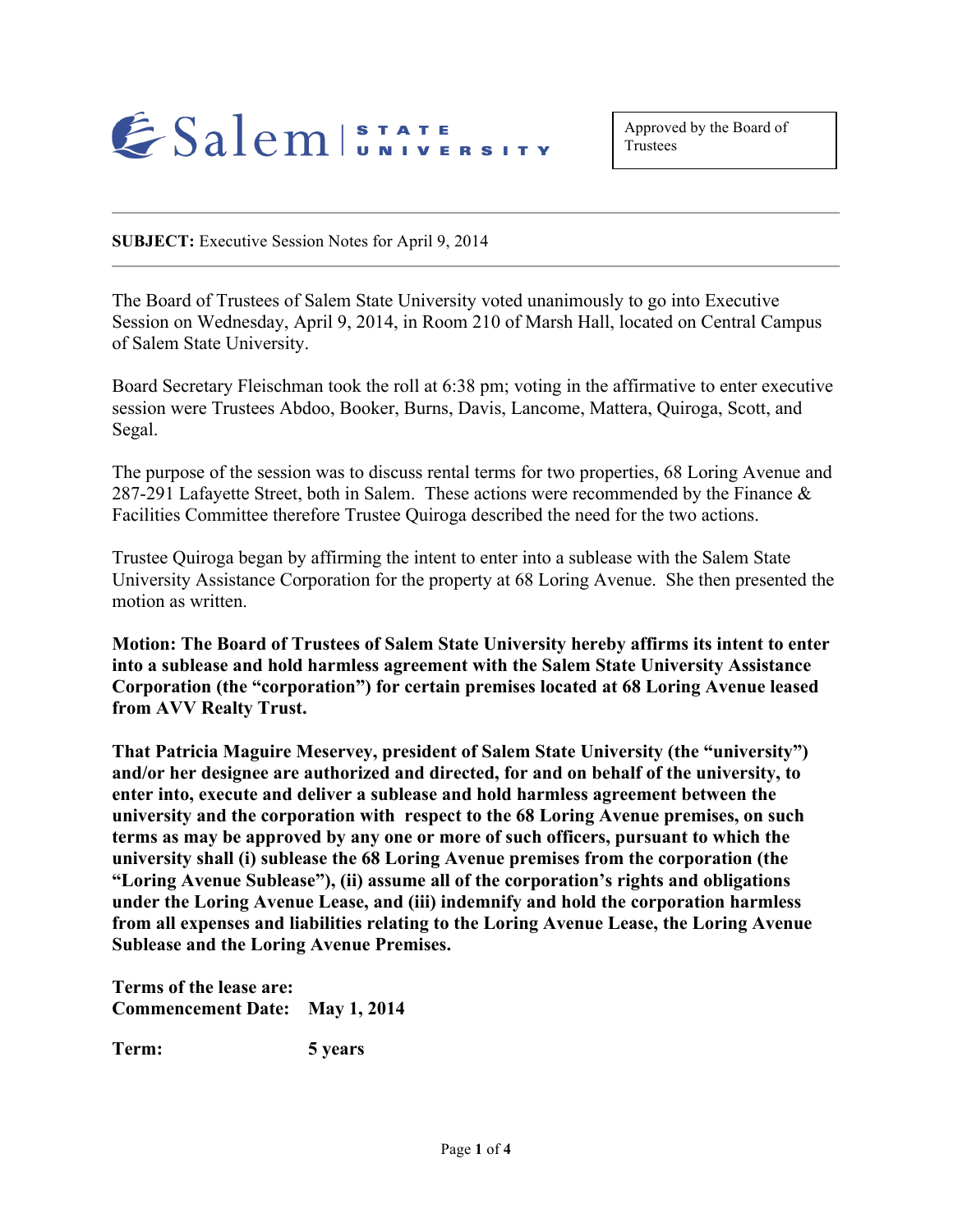| <b>Rent:</b>      | years 1-3                      | $$3,000/month$ $($9/sf)$                                                                        |  |
|-------------------|--------------------------------|-------------------------------------------------------------------------------------------------|--|
|                   | vears 4-5                      | $$3,500/month$ $$10.50/sf)$                                                                     |  |
| <b>Condition:</b> |                                | As is. Landlord is responsible to maintain structural components,<br>building systems and roof. |  |
| <b>Option:</b>    | 5 additional years at FMV rent |                                                                                                 |  |

**That, Patricia Maguire Meservey, president and/or her designee are authorized and directed, for and on behalf the university, to take any and all actions as they may deem necessary or advisable, including the entering into, execution and delivery of any and all contracts, agreements and other documents or certificates as they deem necessary or appropriate to effect the transactions contemplated by the foregoing resolutions, the taking of such other actions and the execution of any such documents, certificates or agreements to be conclusive evidence that the same have been approved by the board of trustees of Salem State University.(FF-14-06EX)**

Trustee Mattera asked for clarification on the purpose of the rental. The president explained that with the renovation of the Mainstage, space would be needed for the scene shop and that in the future, it would be used for storage of maintenance equipment. Trustee Segal inquired about how the rental would be paid for. The president explained that the rental costs would be covered in the operating budget; the details of which were discussed in the committee meeting and are in the committee report. Trustee Segal asked for confirmation on the source of the funds in the operating budget that would cover this expense, which the president detailed as student fees.

Trustee Mattera asked how this rental fits in the university's long-term plans. The president described the property's strategic location next to the Weir property. At this time, the owner is asking too much for the property. In response to a question about tenancy-at-will from Trustee Davis, President Meservey explained that the lease would have a five-year term and that we are trying to incorporate a rent-to-own option.

With the discussion concluded, the chair called for a vote.

Board Secretary Fleischman polled the members:

| In favor: | Abdoo, Booker, Burns, Davis, Lancome, Mattera, Quiroga, Scott |
|-----------|---------------------------------------------------------------|
| Against:  | <b>None</b>                                                   |
| Present:  | Segal                                                         |

The motion passed.

Trustee Quiroga then presented the next motion for consideration.

**Motion: The Board of Trustees of Salem State University hereby affirms its intent to enter into a sublease and hold harmless agreement with the Salem State University Assistance Corporation (the "corporation") for certain premises located at 287-291 Lafayette Street**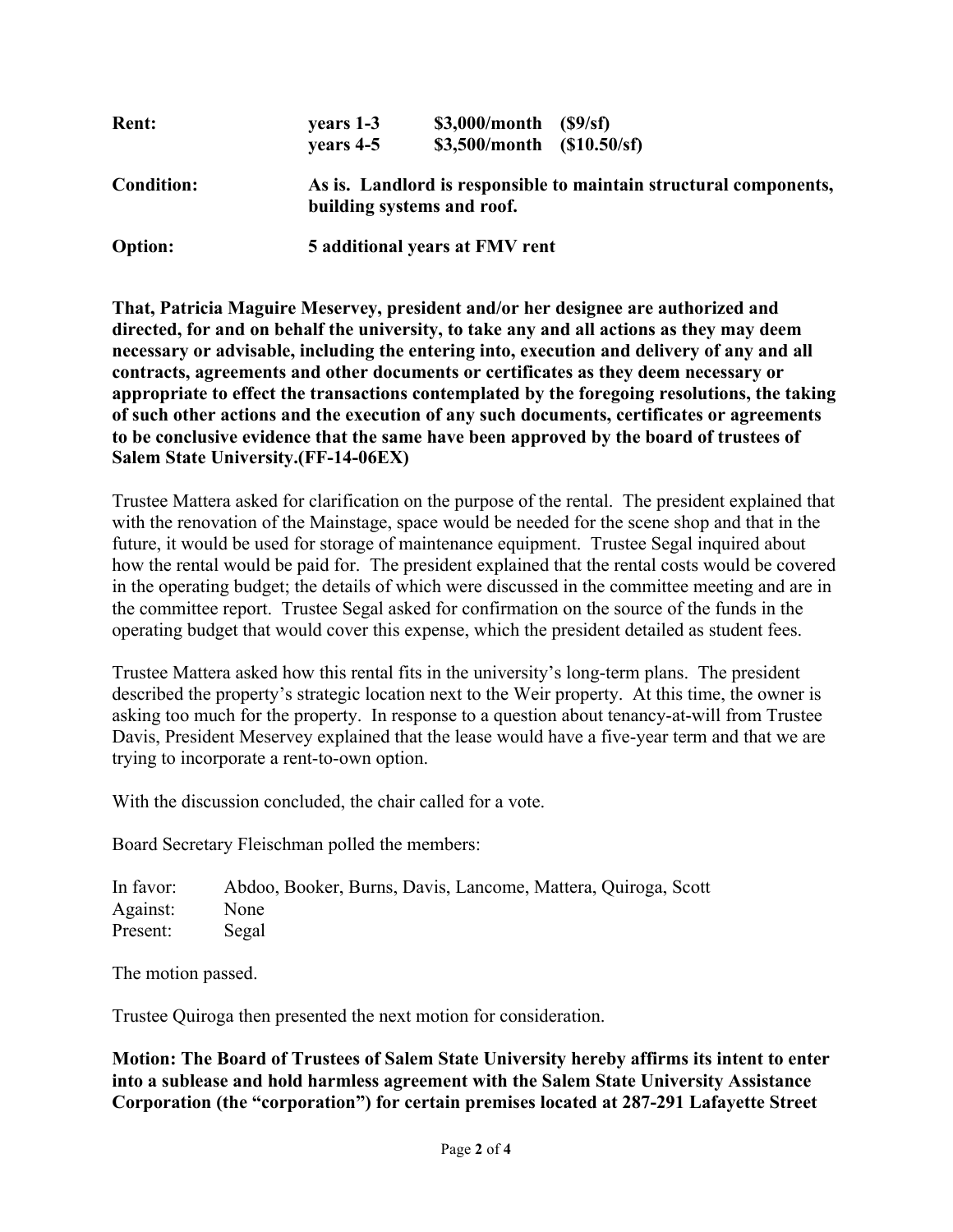**leased from Renewal Ventures LLC.**

**That Patricia Maguire Meservey, president of Salem State University (the "university") and/or her designee are authorized and directed, for and on behalf of the university, to enter into, execute and deliver a sublease and hold harmless agreement between the corporation and the university with respect to the Lafayette Street premises, on such terms as may be approved by any one or more of such officers, pursuant to which the university shall (i) sublease the Lafayette Street premises from the corporation (the "Lafayette Street Sublease"), (ii) assume all of the corporation's rights and obligations under the Lafayette Street Lease, and (iii) indemnify and hold the corporation harmless from all expenses and liabilities relating to the Lafayette Street Lease, the Lafayette Street Sublease and the Lafayette Street Premises.**

| Terms of the lease are:   |                                                                       |  |  |
|---------------------------|-----------------------------------------------------------------------|--|--|
| <b>Commencement Date:</b> | <b>July 2015</b>                                                      |  |  |
| Term:                     | 25 years                                                              |  |  |
| <b>Rent:</b>              | years 1-2<br>\$310,000/year (\$15.58/sf)                              |  |  |
|                           | years 3-10<br>2.5% incr/yr \$347,500/year (\$17.46/sf)(average)       |  |  |
|                           | <b>years</b> 11-20<br>\$434,360/year (\$21.83/sf)                     |  |  |
|                           | <b>years</b> 21-25<br>\$499,515/year (\$25.10/sf)                     |  |  |
| <b>Maintenance:</b>       | Tenant responsible for all maintenance of the building and<br>grounds |  |  |
| <b>Condition:</b>         | Space to be constructed to SSU specifications                         |  |  |
| <b>Extension Option:</b>  | 5 additional years at \$499,515/year (\$25.10/sf)                     |  |  |
|                           | 10 additional years at \$574,442/year (\$28.87/sf)                    |  |  |
|                           | 10 additional years at \$660,608/year (\$33.20/sf)                    |  |  |
| <b>Purchase Option:</b>   | Commencing at end of initial 25 year term, \$1,100,000 plus           |  |  |
|                           | inflation factor to be determined                                     |  |  |

**That, Patricia Maguire Meservey, president and/or her designee are authorized and directed, for and on behalf the university, to take any and all actions as they may deem necessary or advisable, including the entering into, execution and delivery of any and all contracts, agreements and other documents or certificates as they deem necessary or appropriate to effect the transactions contemplated by the foregoing resolutions, the taking of such other actions and the execution of any such documents, certificates or agreements to be conclusive evidence that the same have been approved by the board of trustees of Salem State University. (FF-14-07EX)**

President Meservey explained the need for the property with regard to the academic programs that could be relocated in the renovated space and reviewed the related financials discussed at the Finance & Facilities Committee meeting executive session.

With the discussion concluded, the chair called for a vote.